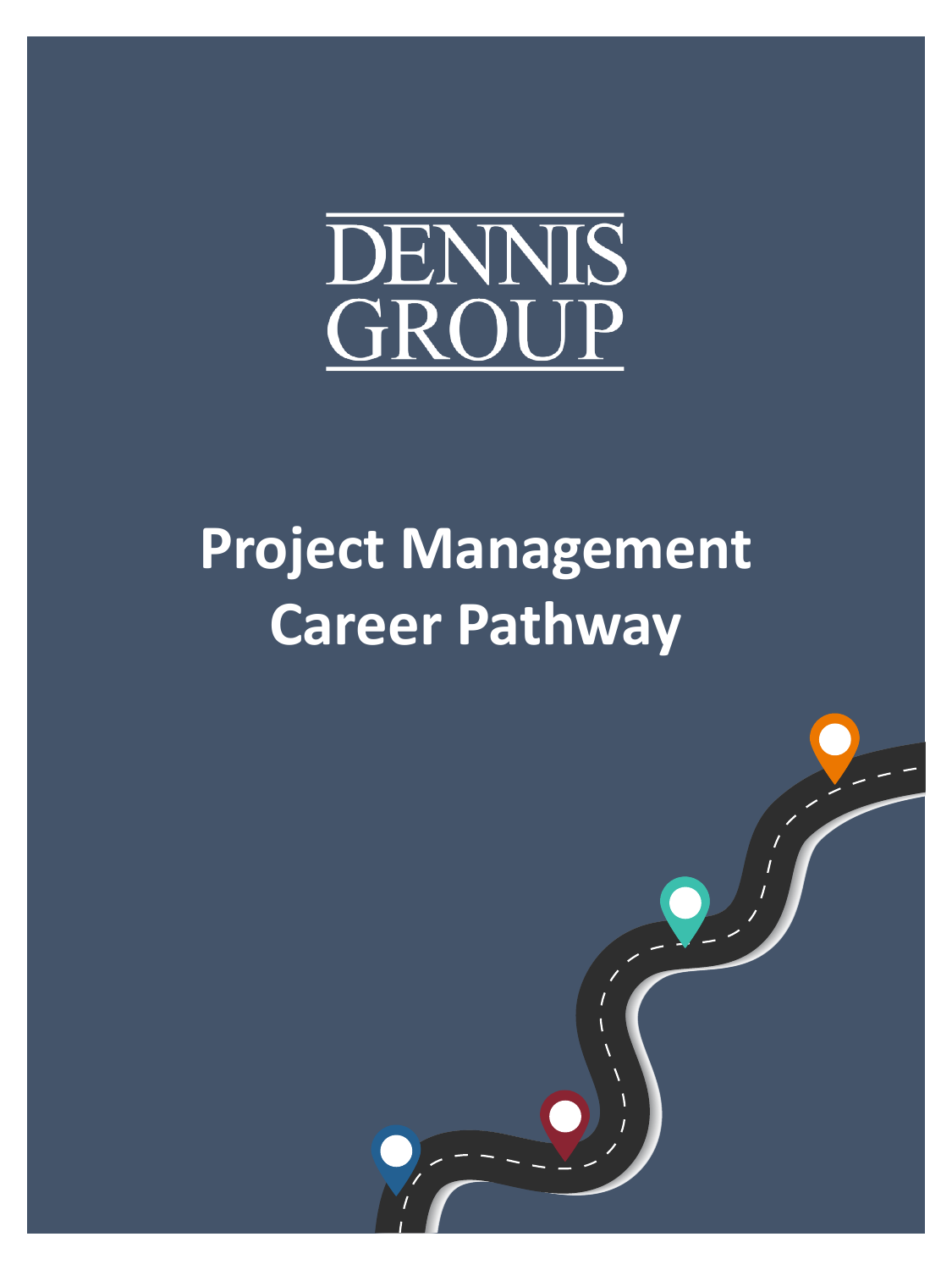### **Project Management Career Pathway**

Our Project Managers are Dennis Group's primary client contact through the entire project delivery process, from design concept through bidding, construction, and startup. As a Project Manager, your responsibility is to ensure each project's scope, cost and schedule are successfully met. The success of our project's directly translates into the ultimate success of Dennis Group.

The Project Management department's mission is to provide project management and execution expertise for clients through the entire project life-cycle including:

- Project Definition
- Detailed Design
- Procurement
- Construction Management
- Start-up and Commissioning

In addition, our Project Managers play a vital role in our client relationship management program. As such, having the requisite experience, skill set, and character to successfully support our sales and marketing activities is an essential aspect of the role.

This document provides general guidelines and skills that are expected for our Project Manager's at Dennis Group. The skills outlined cover PM I, PM II, PM III, and Program Manager.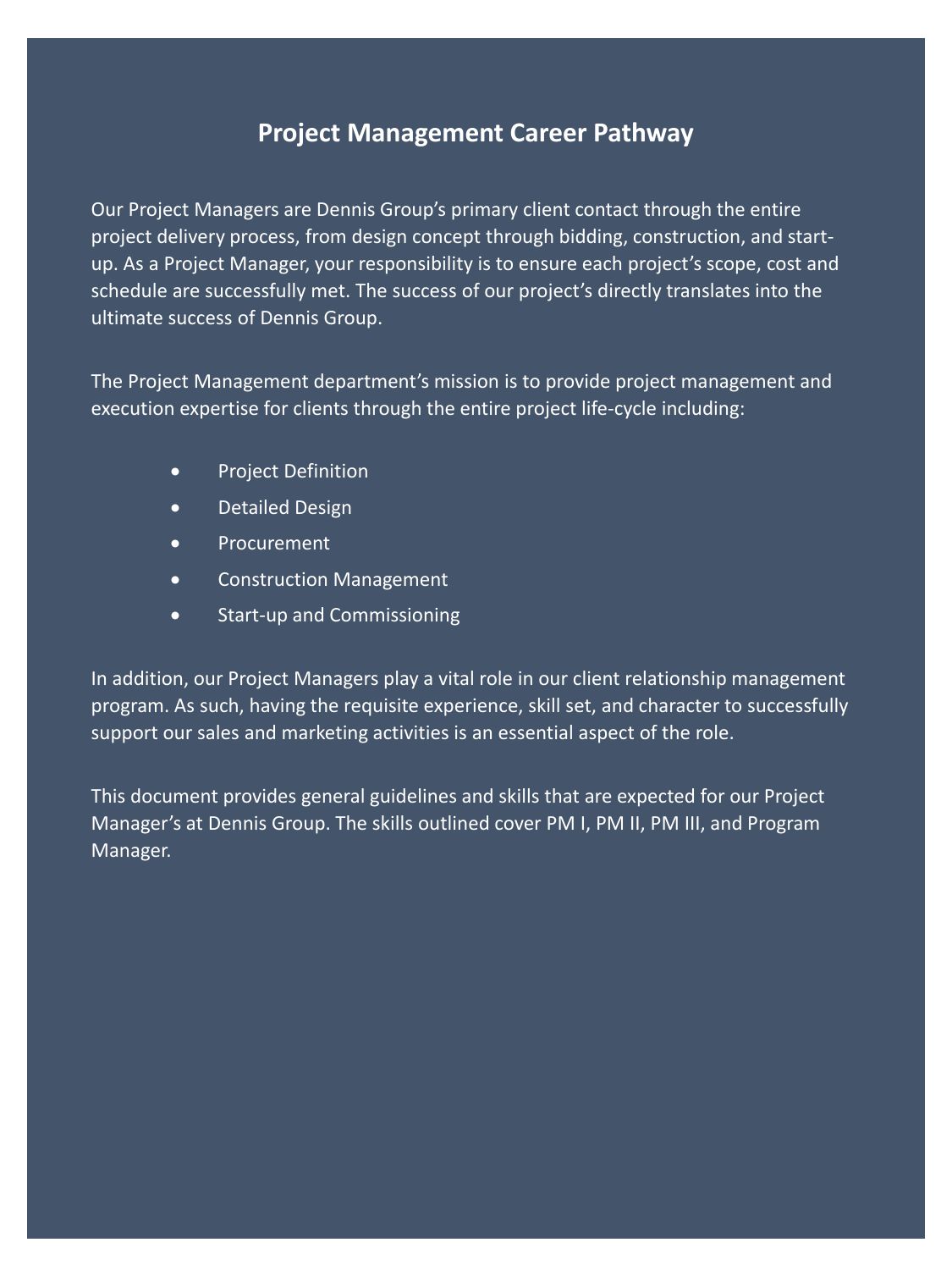# **Project Management Competencies**

| <b>Project Definition</b>                                                                                | PM | PM<br>ш | PM<br>Ш | Program<br>Manager |
|----------------------------------------------------------------------------------------------------------|----|---------|---------|--------------------|
| Develop 'Project Charter'                                                                                |    |         |         |                    |
| <b>Understand Project Team Staffing Requirements</b>                                                     |    |         |         |                    |
| <b>Define 3rd Party Support Requirements</b>                                                             |    |         |         |                    |
| Develop 'Project Needs' List                                                                             |    |         |         |                    |
| <b>Maintain 'Project Needs' List</b>                                                                     |    |         |         |                    |
| Define Project Kick-off Meeting Agenda                                                                   |    |         |         |                    |
| Develop Existing Site/Facility Auditing Program and Schedule                                             |    |         |         |                    |
| <b>Determine Project Definition Deliverables</b>                                                         |    |         |         |                    |
| <b>Coordinate all Project Communication</b>                                                              |    |         |         |                    |
| <b>Develop Project Meeting Notes</b>                                                                     |    |         |         |                    |
| <b>Maintain Project Meeting Notes</b>                                                                    |    |         |         |                    |
| <b>Develop Project Design Basis Documents</b>                                                            |    |         |         |                    |
| <b>Develop Project Outline Specifications</b>                                                            |    |         |         |                    |
| Develop Conceptual Layout - Understanding of Facility personnel and material flows, critical adjacencies |    |         |         |                    |
| <b>Develop Preliminary Procurement Plan</b>                                                              |    |         |         |                    |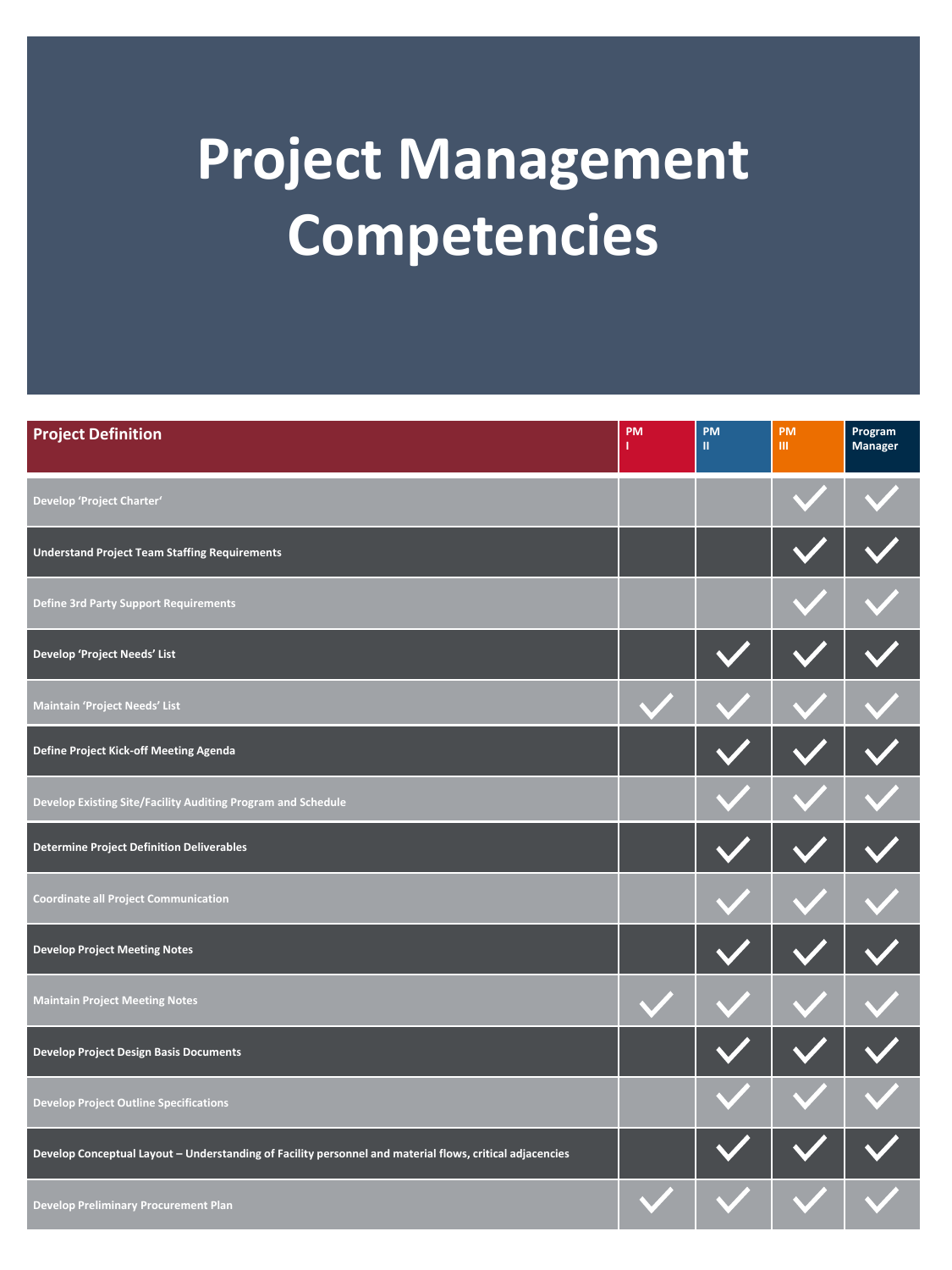| <b>Project Definition (Continued)</b>                                    | PM | <b>PM</b><br>п | PM<br>Ш | Program<br>Manager |
|--------------------------------------------------------------------------|----|----------------|---------|--------------------|
| <b>Determine Project Permitting Needs</b>                                |    |                |         |                    |
| Review and Approve Preliminary Engineering Deliverables                  |    |                |         |                    |
| <b>Incorporate Past Lessons Learned</b>                                  |    |                |         |                    |
| <b>Facilitate Food Safety Review</b>                                     |    |                |         |                    |
| Create 'Project Risk Matrix'                                             |    |                |         |                    |
| Develop 'Preliminary Project Schedule'                                   |    |                |         |                    |
| Develop 'Preliminary PM/Eng/CM/Start-up Support Cost Estimate'           |    |                |         |                    |
| Develop 'Preliminary Construction Cost Estimate - Site and Building'     |    |                |         |                    |
| Develop 'Preliminary Construction Cost Estimate - Process and Packaging' |    |                |         |                    |
| <b>Define Project Assumptions/Exclusions</b>                             |    |                |         |                    |
| <b>Facilitate Value Engineering Analysis and Review</b>                  |    |                |         |                    |

| <b>Detailed Engineering</b>                                                                                                                                                       | PM | <b>PM</b><br>Ш | <b>PM</b><br>Ш | Program<br><b>Manager</b> |
|-----------------------------------------------------------------------------------------------------------------------------------------------------------------------------------|----|----------------|----------------|---------------------------|
| <b>Manage Internal Design Reviews</b>                                                                                                                                             |    |                |                |                           |
| <b>Facilitate and Manage Client Design Reviews</b>                                                                                                                                |    |                |                |                           |
| Facilitate and Manage 3 <sup>rd</sup> Party Design Reviews - Insurance Underwriters, Financial Institutions, etc.                                                                 |    |                |                |                           |
| Develop and Review Project Division 1 Specifications                                                                                                                              |    |                |                |                           |
| Monitor and Manage Design Development for Scope Creep                                                                                                                             |    |                |                |                           |
| Facilitate and Manage Design Option and Value Engineering Evaluations                                                                                                             |    |                |                |                           |
| <b>Facilitate and Manage Food Safety Risk Assessments</b>                                                                                                                         |    |                |                |                           |
| Facilitate and Manage Construction/Personnel Safety Risk Assessments                                                                                                              |    |                |                |                           |
| Review and approve design documentation for scope delineation 'tie-points' and transitions between<br>subcontract/vendor responsibilities. Evaluate and resolve contractual gaps. |    |                |                |                           |
| Refine and Update Procurement Plan                                                                                                                                                |    |                |                |                           |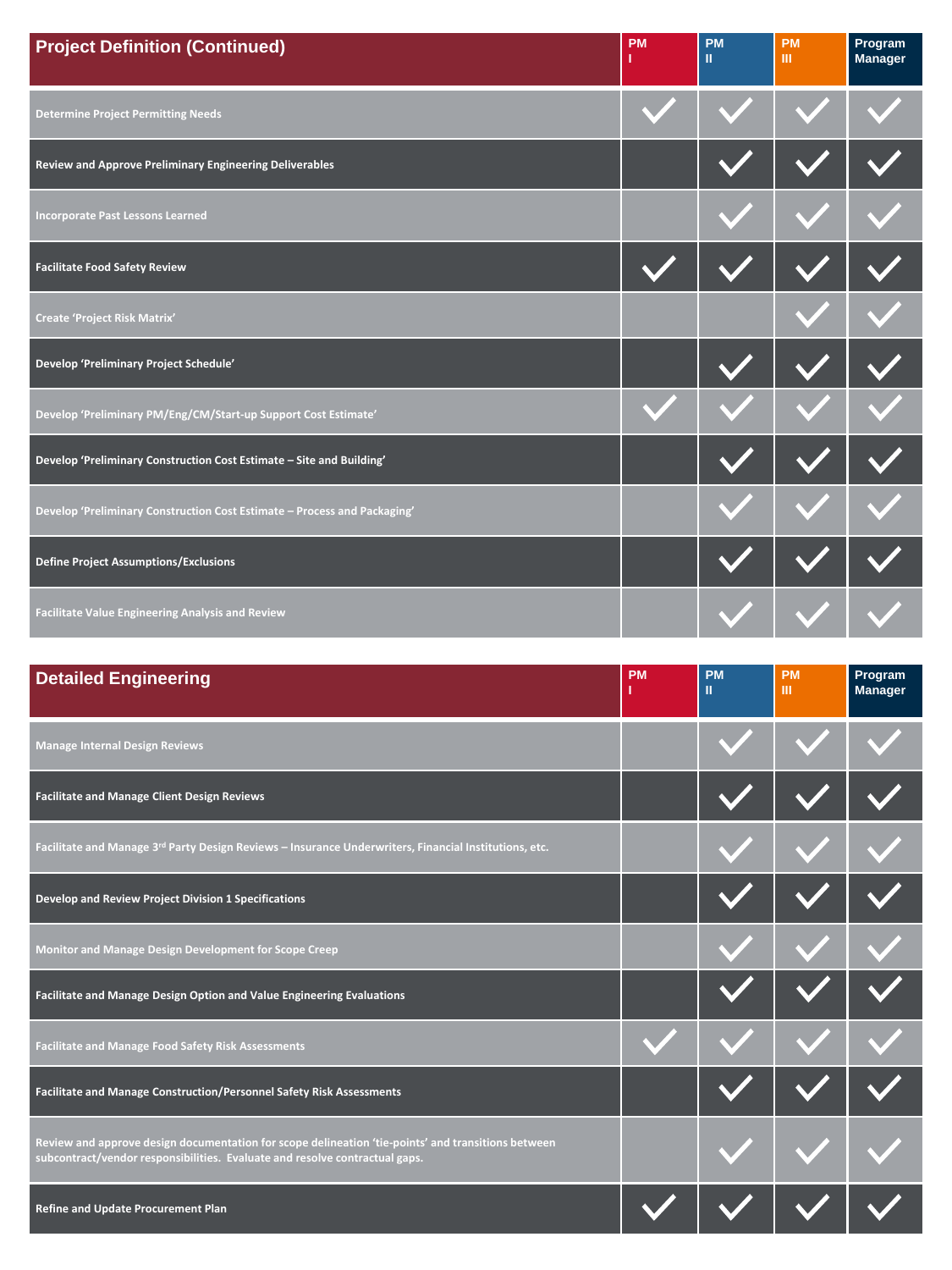| <b>Detailed Engineering (Continued)</b>                     | <b>PM</b> | <b>PM</b><br>Ш | <b>PM</b><br>Ш | Program<br><b>Manager</b> |
|-------------------------------------------------------------|-----------|----------------|----------------|---------------------------|
| Define and Evaluate Project Schedule Critical Path Elements |           |                |                |                           |
| <b>Facilitate and Manage Client Design Reviews</b>          |           |                |                |                           |
| <b>Facilitate Project Interactive Planning Sessions</b>     |           |                |                |                           |
| Refine and Update Project Schedule                          |           |                |                |                           |
| Refine and Update Project Budget Forecast                   |           |                |                |                           |
| <b>Develop and Issue Monthly Reports</b>                    |           |                |                |                           |
| <b>Update Project Forecasting Tool monthly</b>              |           |                |                |                           |
| <b>Update and Maintain Project Needs List</b>               |           |                |                |                           |

| <b>Procurement and Contract Administration</b>                                                                                                                                        | <b>PM</b> | PM<br>п | <b>PM</b><br>Ш | Program<br><b>Manager</b> |
|---------------------------------------------------------------------------------------------------------------------------------------------------------------------------------------|-----------|---------|----------------|---------------------------|
| Finalize Project Specific Procurement Contracts – RFQ templates, Subcontracts, Sales Agreements, Purchase<br>Orders                                                                   |           |         |                |                           |
| <b>Finalize Procurement Plan</b>                                                                                                                                                      |           |         |                |                           |
| Assemble and Evaluate Potential Project Bidders - Regional and National                                                                                                               |           |         |                |                           |
| <b>Finalize Project Bidders List</b>                                                                                                                                                  |           |         |                |                           |
| Review and Approve Bid Packages - evaluate and approve scope, quotation form and milestone schedules.<br>Review all technical documentation with engineer/design teams.               |           |         |                |                           |
| Attend critical bid walkthroughs                                                                                                                                                      |           |         |                |                           |
| Manage bid process fairly and professionally – assist design and APM team with garnering interest in bidding,<br>resolving questions, and finalizing Bid Tabulation for Client Review |           |         |                |                           |
| Facilitate and manage Client Bid Tabulation Review Meetings                                                                                                                           |           |         |                |                           |
| Review and Approve "For Construction" documents capturing addendum items and coordination needs with<br>other trades                                                                  |           |         |                |                           |
| <b>Evaluate and Coordinate 'Critical' Vendor Submittals</b>                                                                                                                           |           |         |                |                           |
| <b>Attend Critical Vendor Shop Inspections/FATs</b>                                                                                                                                   |           |         |                |                           |
| Update and Maintain Project Schedule                                                                                                                                                  |           |         |                |                           |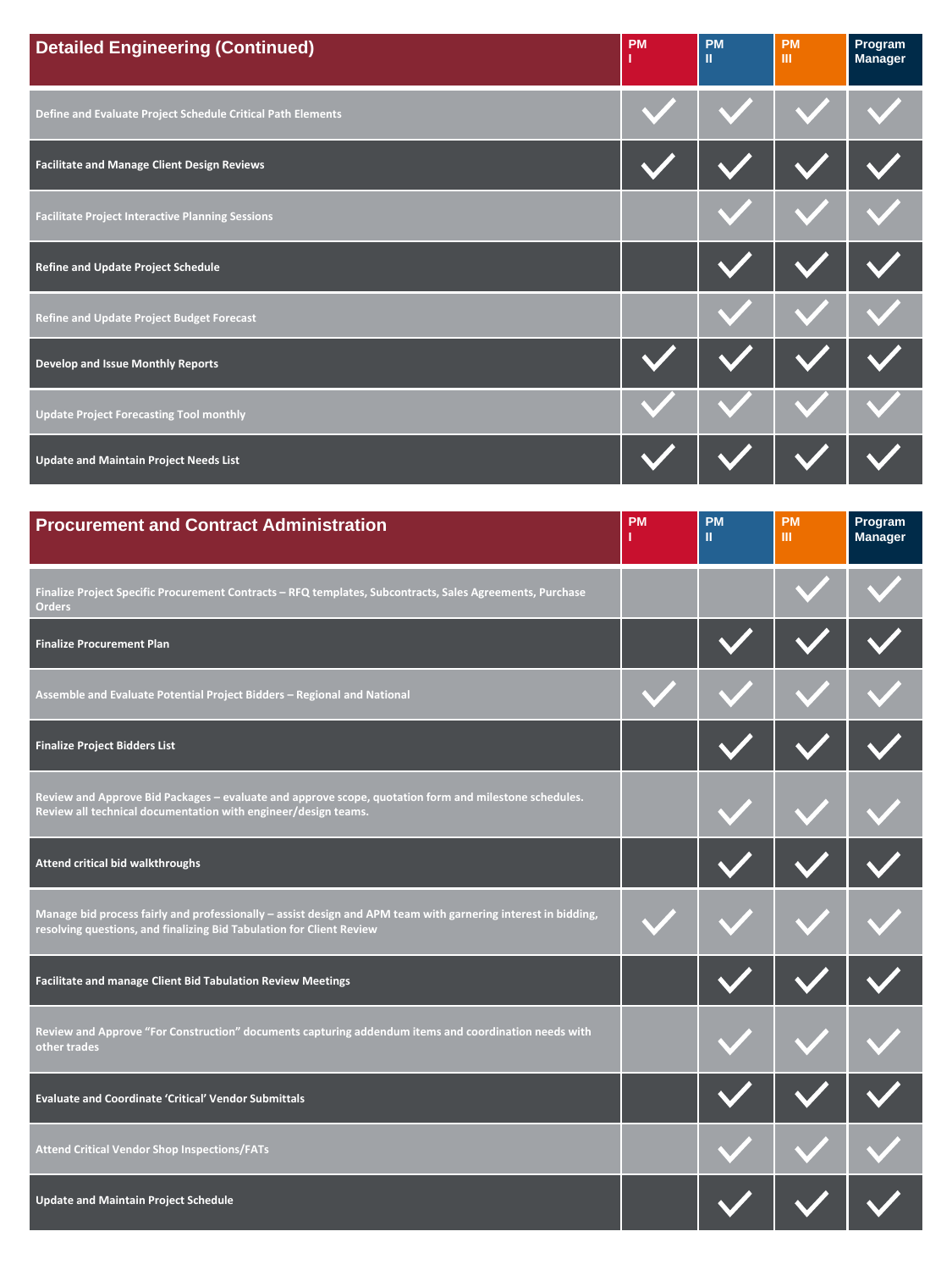| <b>Procurement and Contract Administration (Continued)</b>      | <b>PM</b> | <b>PM</b><br>Ш | <b>PM</b><br>Ш | Program<br><b>Manager</b> |
|-----------------------------------------------------------------|-----------|----------------|----------------|---------------------------|
| <b>Update and Maintain Project Budget Forecast</b>              |           |                |                |                           |
| <b>Update and Maintain Project Risk Matrix</b>                  |           |                |                |                           |
| Develop and Issue Monthly Reports                               |           |                |                |                           |
| Review and Approve Monthly supplier invoices and Client Billing |           |                |                |                           |
| <b>Update Project Forecasting Tool monthly</b>                  |           |                |                |                           |
| <b>Update and Maintain Project Needs List</b>                   |           |                |                |                           |

| <b>Construction Management</b>                                                                | <b>PM</b><br>ī | <b>PM</b><br>П. | <b>PM</b><br>m. | Program<br><b>Manager</b> |
|-----------------------------------------------------------------------------------------------|----------------|-----------------|-----------------|---------------------------|
| Facilitate Construction and Environmental Permitting Submittals                               |                |                 |                 |                           |
| Develop and Maintain RFI process for project                                                  |                |                 |                 |                           |
| Develop and Maintain Submittal process for project                                            |                |                 |                 |                           |
| Attend site project walkthroughs with construction team - as needed                           |                |                 |                 |                           |
| Oversee Construction & Safety Management aspects of the project                               |                |                 |                 |                           |
| Attend Weekly Construction Meetings - onsite or virtual                                       |                |                 |                 |                           |
| <b>Facilitate and Manage Food Safety Risk Assessments</b>                                     |                |                 |                 |                           |
| Facilitate and Coordinate Design Team on-site support for construction activities             |                |                 |                 |                           |
| Facilitate and Manage Construction/Personnel Safety Risk Assessments                          |                |                 |                 |                           |
| Review and Approve Extra Work Authorizations (EWA's), Project Change Orders                   |                |                 |                 |                           |
| Develop and Issue Client Project Change Notices (PCN's) for scope, cost, and schedule impacts |                |                 |                 |                           |
| <b>Update and Maintain Project Schedule</b>                                                   |                |                 |                 |                           |
| Directs and Reviews Construction Manager's (3) Week Look Ahead Schedule                       |                |                 |                 |                           |
| <b>Update and Maintain Project Budget Forecast</b>                                            |                |                 |                 |                           |
| <b>Update and Maintain Project Risk Matrix</b>                                                |                |                 |                 |                           |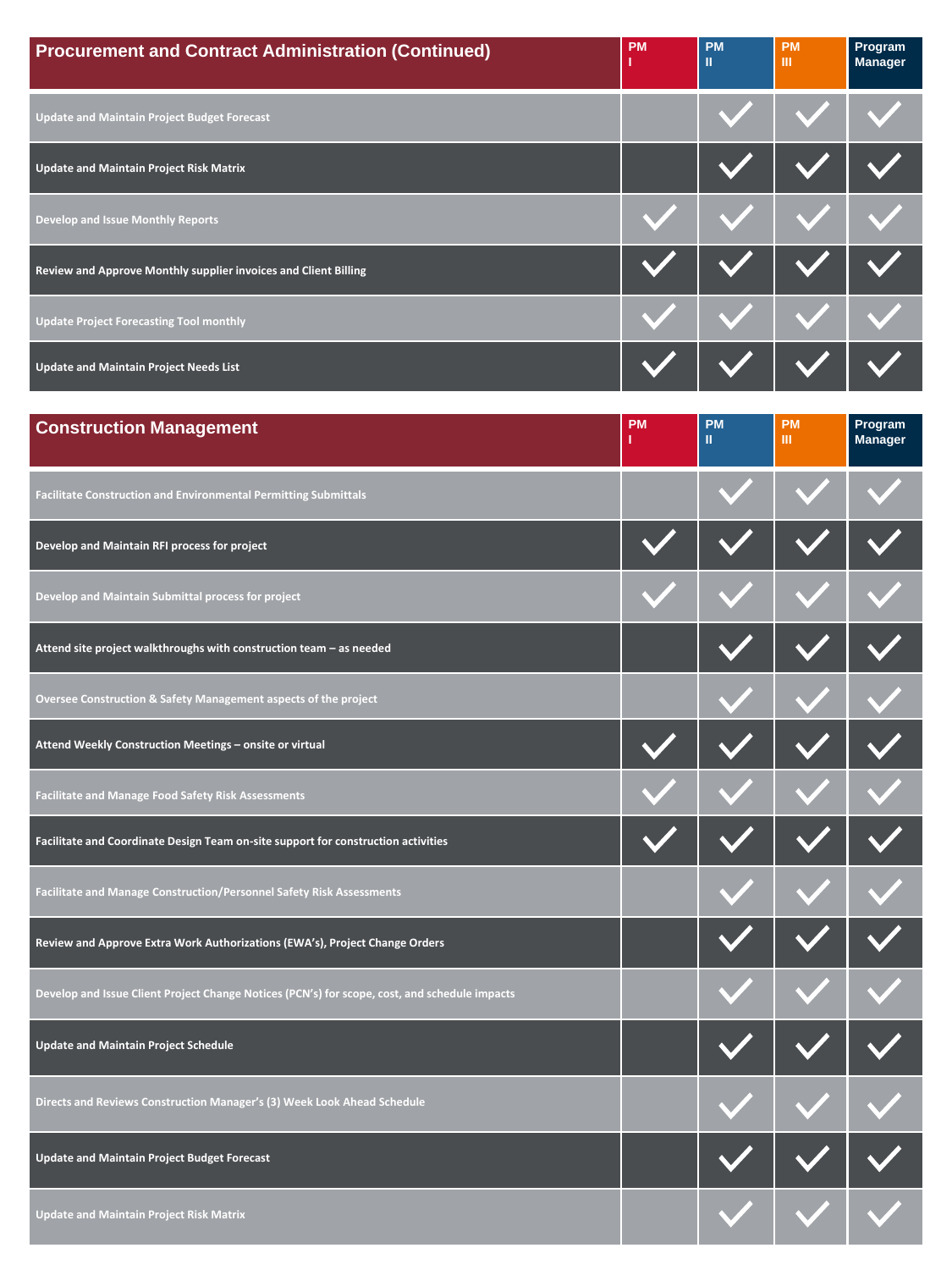| <b>Construction Management (Continued)</b>                      | <b>PM</b> | <b>PM</b><br>Ш | <b>PM</b><br>пı | Program<br><b>Manager</b> |
|-----------------------------------------------------------------|-----------|----------------|-----------------|---------------------------|
| <b>Develop and Issue Monthly Reports</b>                        |           |                |                 |                           |
| Review and Approve Monthly supplier invoices and Client Billing |           |                |                 |                           |
| <b>Update Project Forecasting Tool monthly</b>                  |           |                |                 |                           |
| Develop and manage project Punchlist/Outstanding Items List     |           |                |                 |                           |
| <b>Update and Maintain Project Needs List</b>                   |           |                |                 |                           |

| <b>CQV &amp; Start-Up</b>                                                                                                 | <b>PM</b> | <b>PM</b><br>П | <b>PM</b><br>Ш | Program<br>Manager |
|---------------------------------------------------------------------------------------------------------------------------|-----------|----------------|----------------|--------------------|
| Facilitate definition and planning of project training, start-up and commissioning activities                             |           |                |                |                    |
| Develop and Manage Project Handover procedures and documentation                                                          |           |                |                |                    |
| Oversee Project Closeout - contracts, billing, vendor/subcontractor record documents, punchlist, budget<br>reconciliation |           |                |                |                    |
| Develop Lessons Learned for project                                                                                       |           |                |                |                    |
| <b>Update Project Forecasting Tool</b>                                                                                    |           |                |                |                    |

| <b>Proposals and Marketing Support</b>                                  | <b>PM</b> | <b>PM</b><br>Ш | <b>PM</b><br>Ш | Program<br><b>Manager</b> |
|-------------------------------------------------------------------------|-----------|----------------|----------------|---------------------------|
| <b>Effectively Communicate Dennis Group Experience and Capabilities</b> |           |                |                |                           |
| Develop small (<\$50k) engineering services Proposal                    |           |                |                |                           |
| Develop medium (\$50K-200K) engineering services Proposal               |           |                |                |                           |
| Develop large (>\$300K) engineering services or Design-Build Proposal   |           |                |                |                           |
| Develop At-Risk design or construction Proposals                        |           |                |                |                           |
| Review and approve At-Risk design or construction Proposals             |           |                |                |                           |
| Effectively understands how to bid and estimate engineering manhours    |           |                |                |                           |
| Generates accurate project cost estimates                               |           |                |                |                           |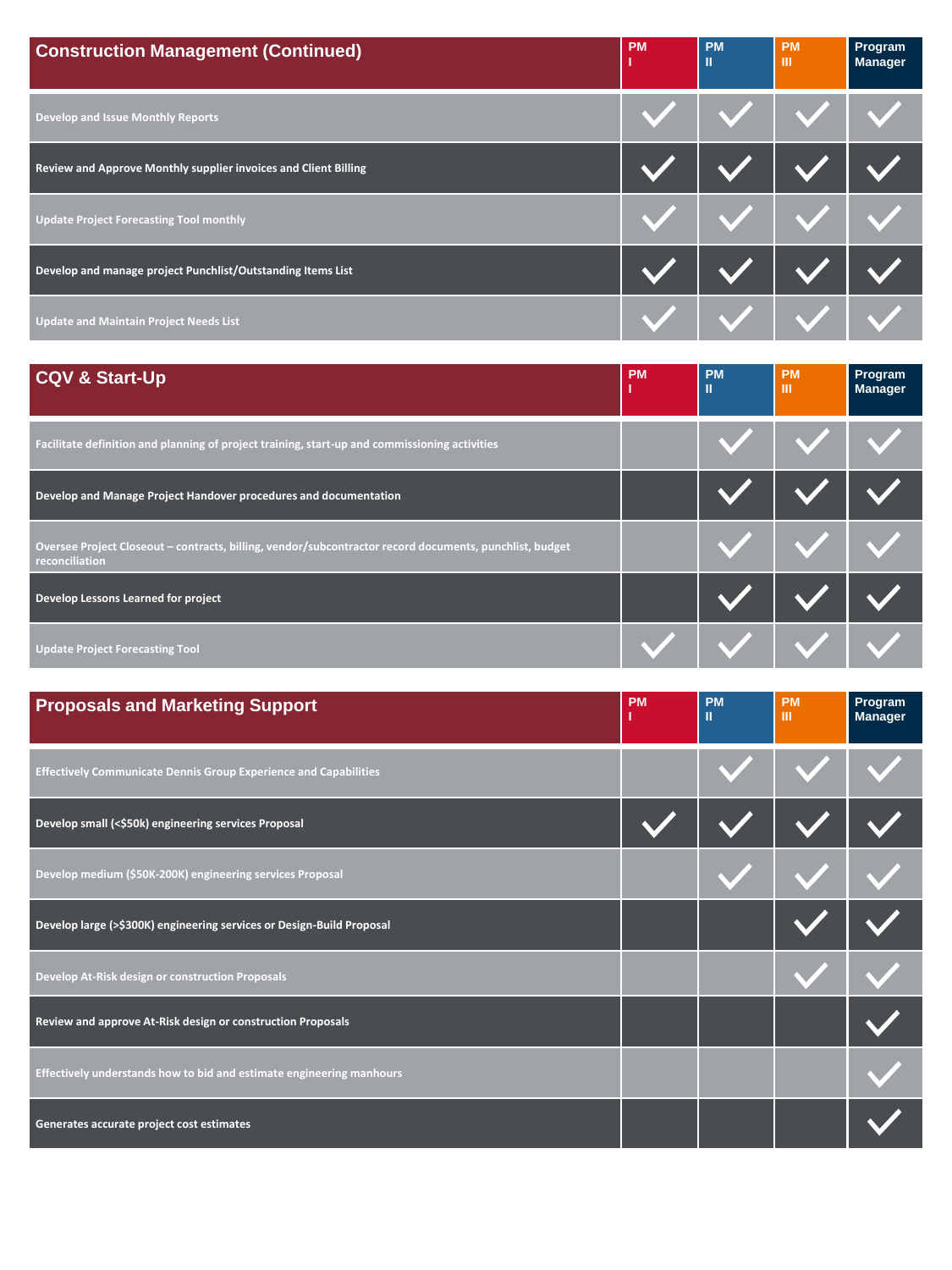| <b>CAD/Computer Skills</b>             | PM | <b>PM</b><br>Ш | PM<br>m | Program<br>Manager |
|----------------------------------------|----|----------------|---------|--------------------|
| Excel/Word/Outlook, File Management    |    |                |         |                    |
| CAD -2D Knowledge and Competence       |    |                |         |                    |
| CAD -3D Knowledge and Competence       |    |                |         |                    |
| <b>Navisworks Aptitude</b>             |    |                |         |                    |
| Microsoft Project - Basic Knowledge    |    |                |         |                    |
| Microsoft Project - Enhanced Knowledge |    |                |         |                    |
| <b>Power BI</b>                        |    |                |         |                    |
| <b>SharePoint</b>                      |    |                |         |                    |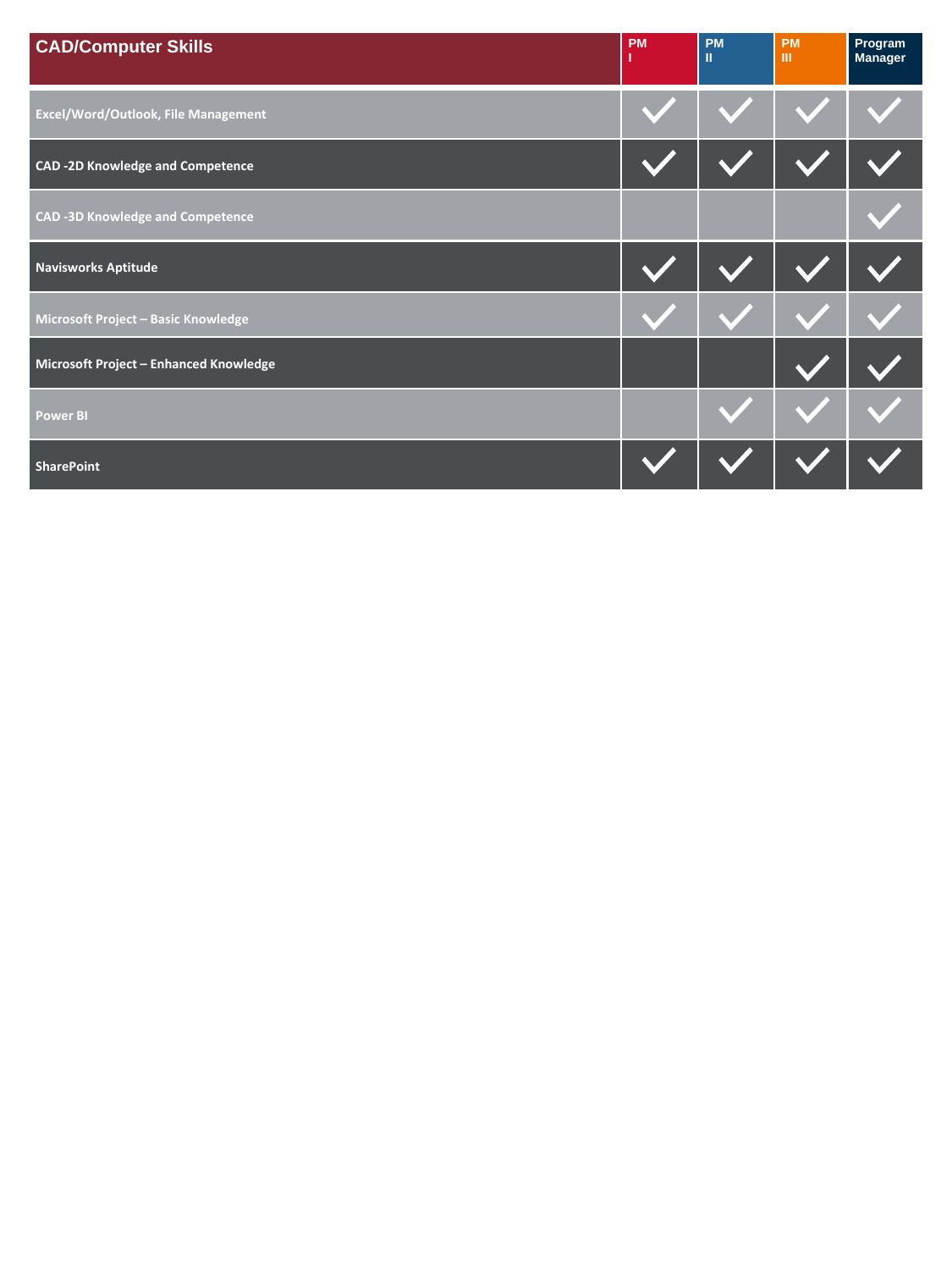### **Traits of a Dennis Group Project Manager at All Levels**

#### **Adaptability**

- $\sqrt{ }$  Demonstrates flexibility in the face of change
- $\checkmark$  Projects a positive demeanor regardless of changes in working conditions
- $\checkmark$  Shows the ability to manage multiple conflicting priorities without loss of composure

#### **Organization**

- $\checkmark$  Time Management: Determines the appropriate allocation of time
- $\checkmark$  Space Management: Effectively manages the workspace (i.e. keeps a clean and organized office, appropriately handles all paperwork, maintains control over the physical environment, etc.)
- $\checkmark$  Task Management: Balances conflicting priorities in order to manage workflow, ensure the completion of essential projects, and meet critical deadlines
- $\checkmark$  Team Management: Directs and guides teams to ensure timelines and deliverables met

#### **Proactive**

- $\checkmark$  Demonstrates the ability to foresee problems and prevent them by taking action
- $\checkmark$  Utilizes analytical skills and a broad understanding of the business to effectively interpret and anticipate needs

#### **Customer Service**

- $\checkmark$  Always interacts professionally with clients and associates
- $\checkmark$  Promptly responds to requests with accuracy and a courteous demeanor

#### **Business Understanding**

 $\checkmark$  Demonstrates an awareness of fundamental business principles as well as an understanding of the overall industry in which the business operates

#### **Team Player**

 $\checkmark$  Works as a competent member of the team, willingly providing back-up support for project team when appropriate and actively supports group goals

#### **Judgement**

- $\checkmark$  Exhibits sound judgment and the ability to make reasonable decisions in the absence of direction
- $\checkmark$  Swiftly refers problems/issues to the appropriate person(s) when necessary
- $\checkmark$  Works effectively without constant and direct supervision or guidance

#### **Attention to Detail**

- $\checkmark$  Follows process steps as outlined in standard operating procedures.
- $\checkmark$  Reviews materials to ensure they are accurate, clear, and concise.
- $\checkmark$  Performs follow-up to ensure quality of work product and/or actions are completed.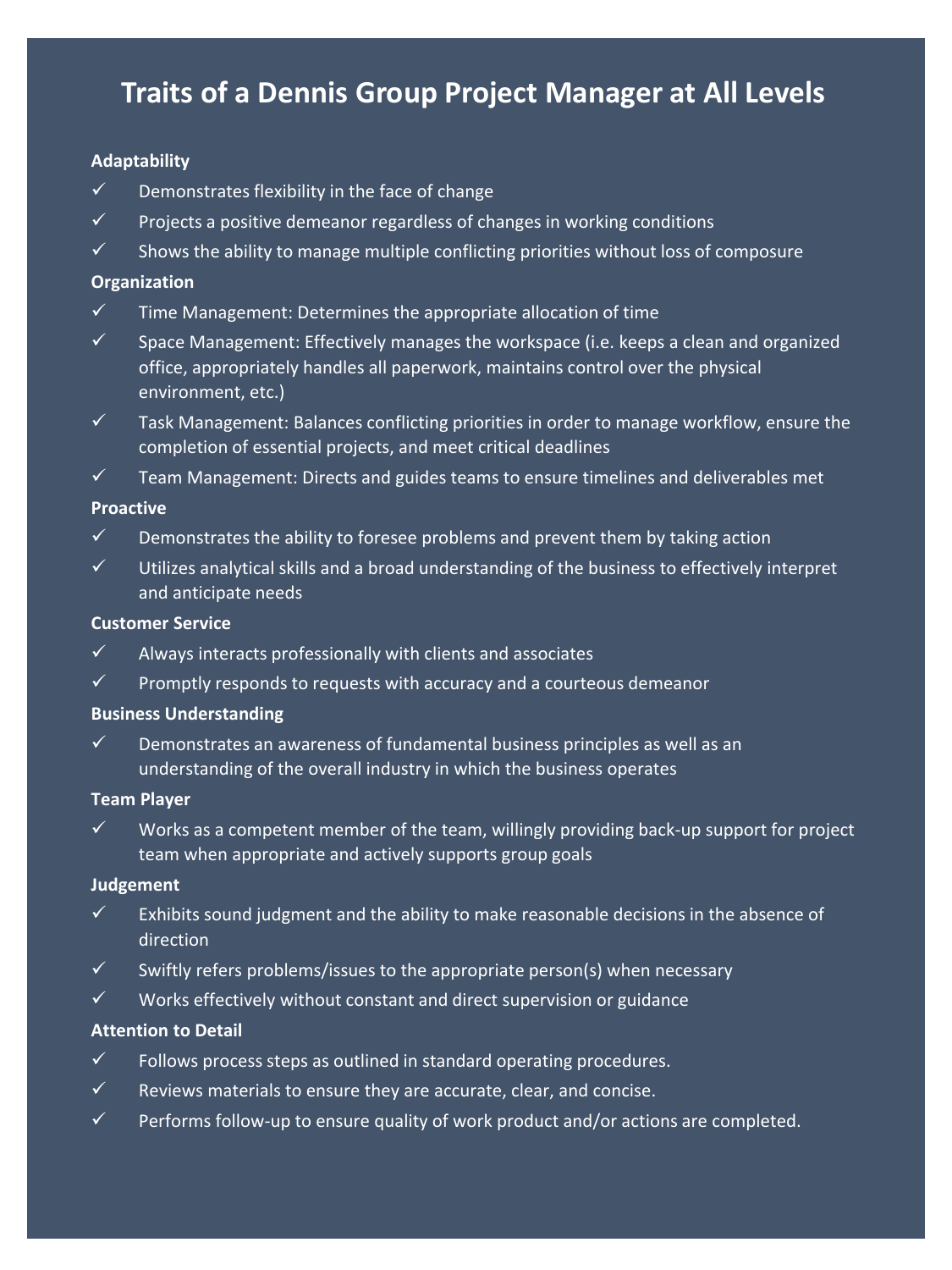## **Project Manager Level I**

**Typical Minimum Experience: 0-3 Years** 

- ✓ **Prior Engineering or Construction Management experience preferred (2+ yrs)**
- ✓ **Works within a team leader group**
- ✓ **Work closely with assigned mentor/team leader to learn the roles/responsibilities of project execution**
- ✓ **Gains knowledge of how Project Management is implemented at DGL**
- ✓ **Learns basic tools and tasks of project execution**
- ✓ **Gains exposure to full project life cycle**
- ✓ **Limited direct client contact**

**Intra-Discipline Mobility: Engineer II, Construction Manager II/III, Senior Administrative Project Manager**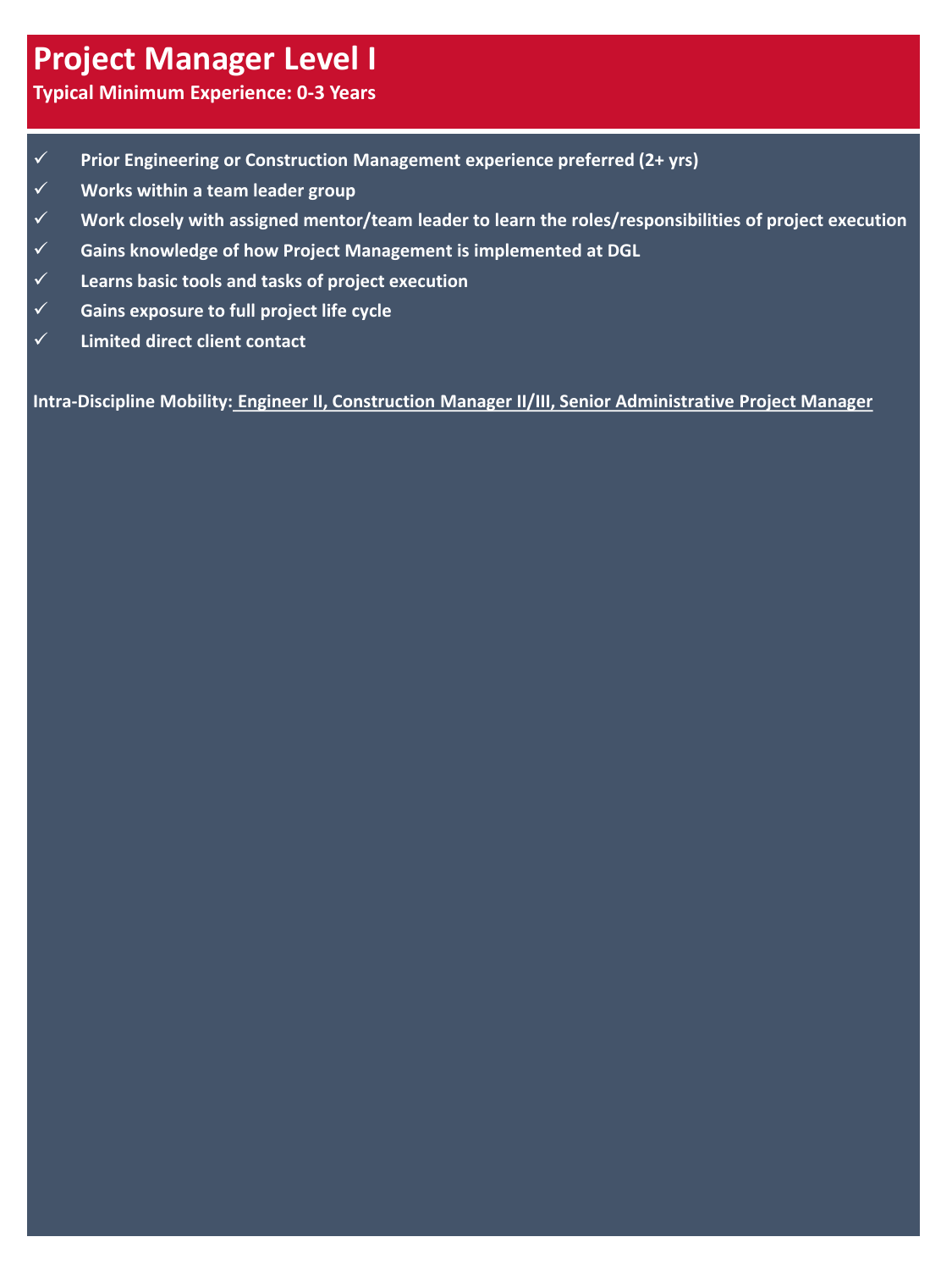## **Project Manager Level II**

**Typical Minimum Experience: 3-6 Years**

- ✓ **Works within a team leader group**
- ✓ **Capable of executing all tasks necessary to complete Project Management from design through execution.**
- ✓ **Works autonomously on specific tasks**
- ✓ **Possesses good solid technical knowledge as well as solid administerial capability**
- ✓ **Continuous improvement of comprehensive technical skills absent from prior experience**
- ✓ **Limited to Project Management support on larger projects, or lead PM on smaller projects if the primary scope is aligned with technical experience.**

**Intra-Discipline Mobility: Engineer III, Construction Manager III**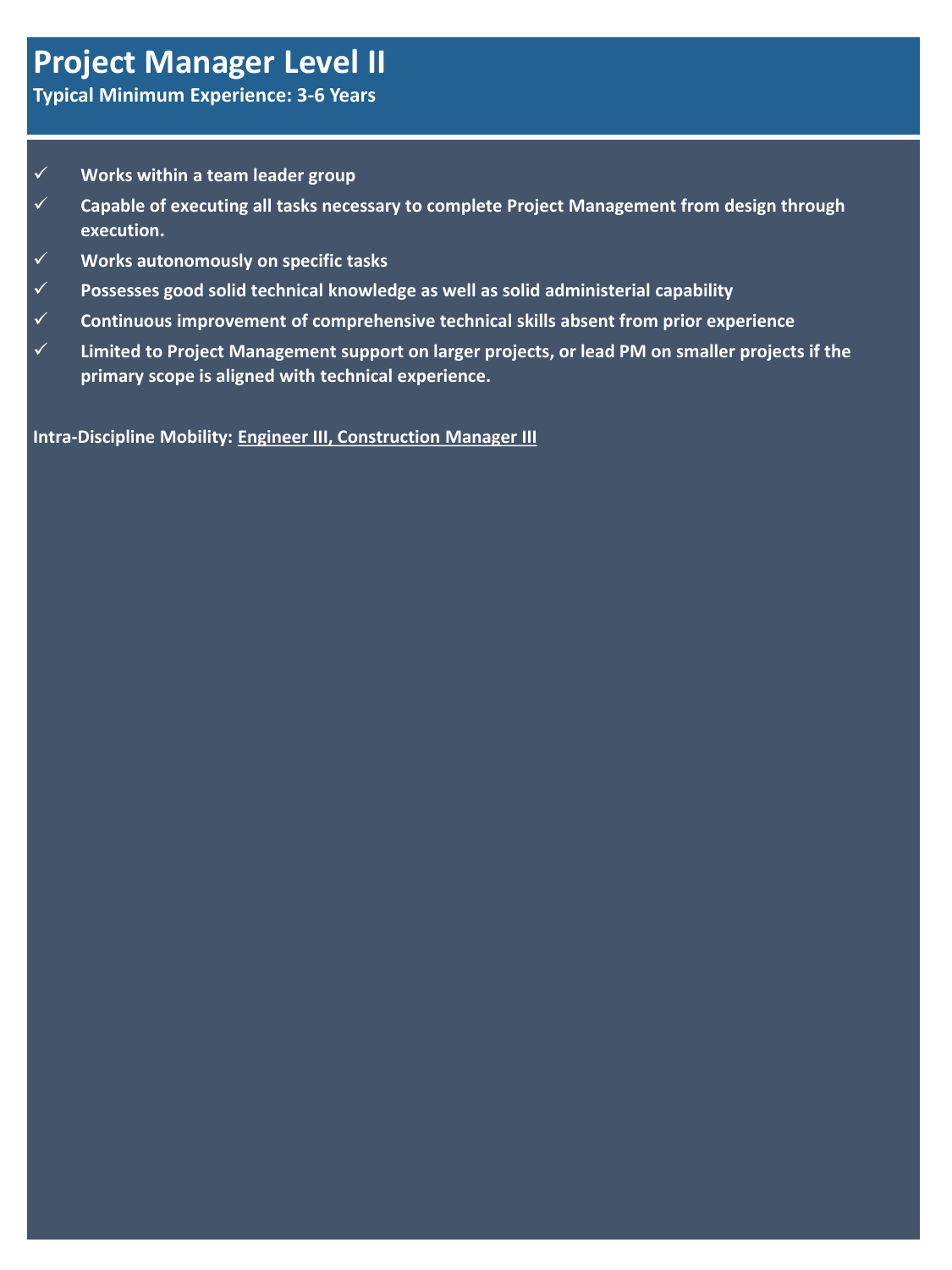## **Project Manager Level III**

**Typical Minimum Experience: 5-10 Years**

- ✓ **May report directly to Department Manager; does not need to work within a team.**
- ✓ **Possesses sufficient expertise in both building and process systems.**
- ✓ **Strong exposure to all aspects of design/execution on larger projects.**
- ✓ **Capable of being the direct client contact and lead Project Manager on large projects.**

**Intra-Discipline Mobility: Not Applicable**